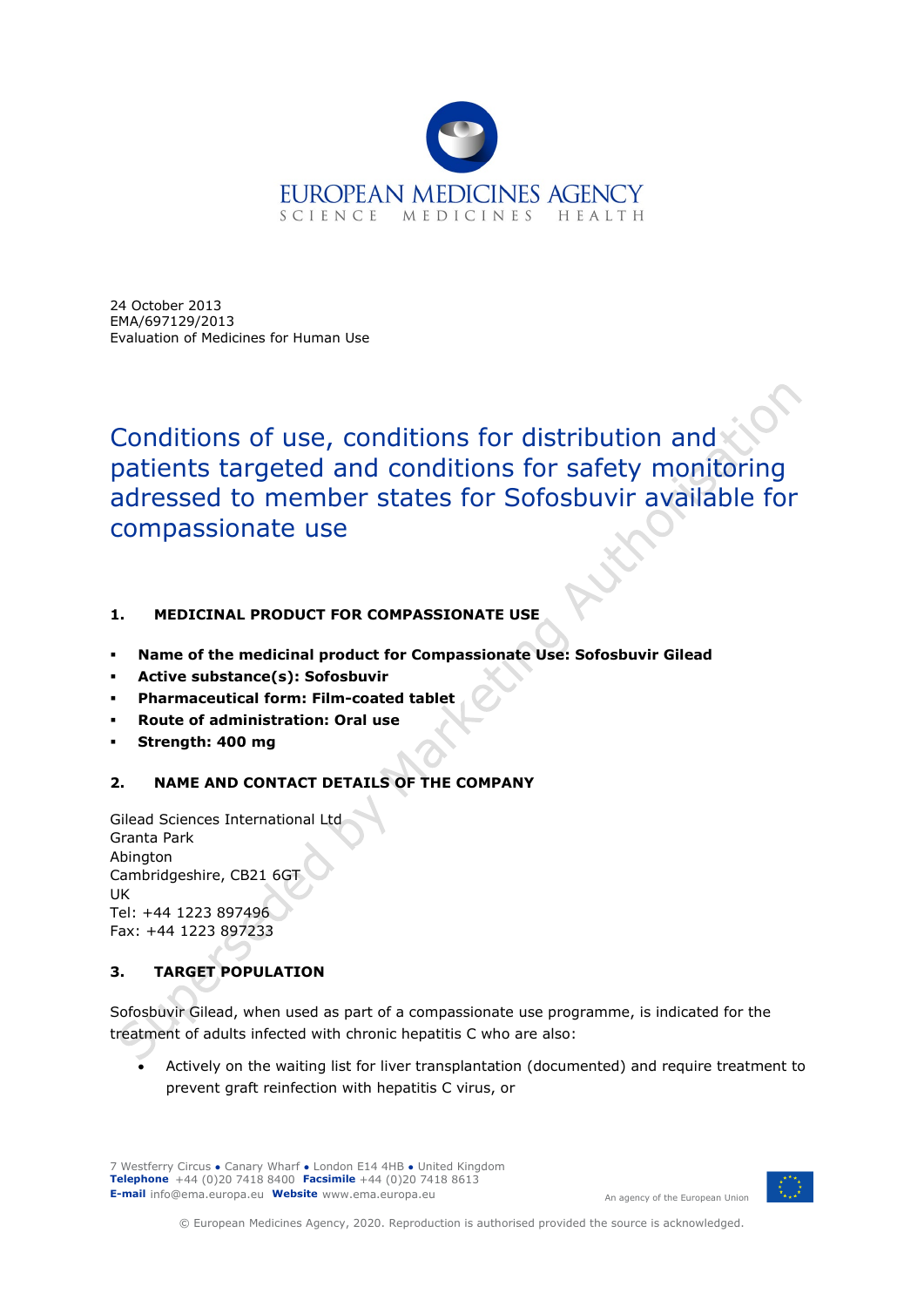• Who have undergone liver transplantation and have aggressive, recurrent hepatitis C infection resulting in progressive and worsening liver disease, and are at a high risk of death or decompensation within 12 months if left untreated.

## **4. CONDITIONS FOR DISTRIBUTION**

Sofosbuvir Gilead should be prescribed only by clinicians experienced in the management of patients with chronic Hepatitis C virus (HCV) infection who are awaiting liver transplantation or have recently received a liver transplant.

## **5. CONDITIONS OF USE**

## **5.1 Posology**

Pre-transplant Patients: sofosbuvir 400 mg film-coated tablets (one tablet per day) should be used in combination with ribavirin (1,000 to 1,200 mg/day) until the time of liver transplantation.

Post-transplant Patients: sofosbuvir 400 mg film coated tablets (one tablet per day) should be used in combination with ribavirin (1,000 to 1,200 mg/day) for 24 weeks.

No dose adjustment is needed in hepatic impairment.

## **5.2 Contraindications**

Patients with hypersensitivity to the active substance or any of the excipients.

#### **5.3 Special warnings and precautions for use**

For patients with mild to moderate renal impairment no dose adjustment is needed. In severe renal impairment / end stage renal disease the appropriate dose has not been identified (see section 6).

#### **5.4 Interaction with other medicinal products and other forms of interaction**

Potent intestinal inducers of Pgp ie rifampicin or St. John's wort (*Hypericum perforatum*) may decrease sofosbuvir plasma concentration leading to reduced therapeutic effect and thus should not be used together.

Sofosbuvir has no effect on the pharmacokinetics (PK) of co-administered oral contraceptives. No modification of dose of these agents is required.

Sofosbuvir has no or limited effect on the PK of co-administered ciclosporin, tacrolimus or methadone. No modification of the dose of these agents is required.

Ciclosporin (600 mg) increased sofosbuvir  $C_{\text{max}}$  and AUC 2.5-fold and 4.5-fold, respectively and decreased GS-331007 C<sub>max</sub> by 40% while AUC was unchanged. No modification of the dose of is required.

Tacrolimus had a very limited effect on the PK of sofosbuvir, GS 566500 or GS 331007. No dose modification is required.

#### **5.5 Pregnancy and lactation**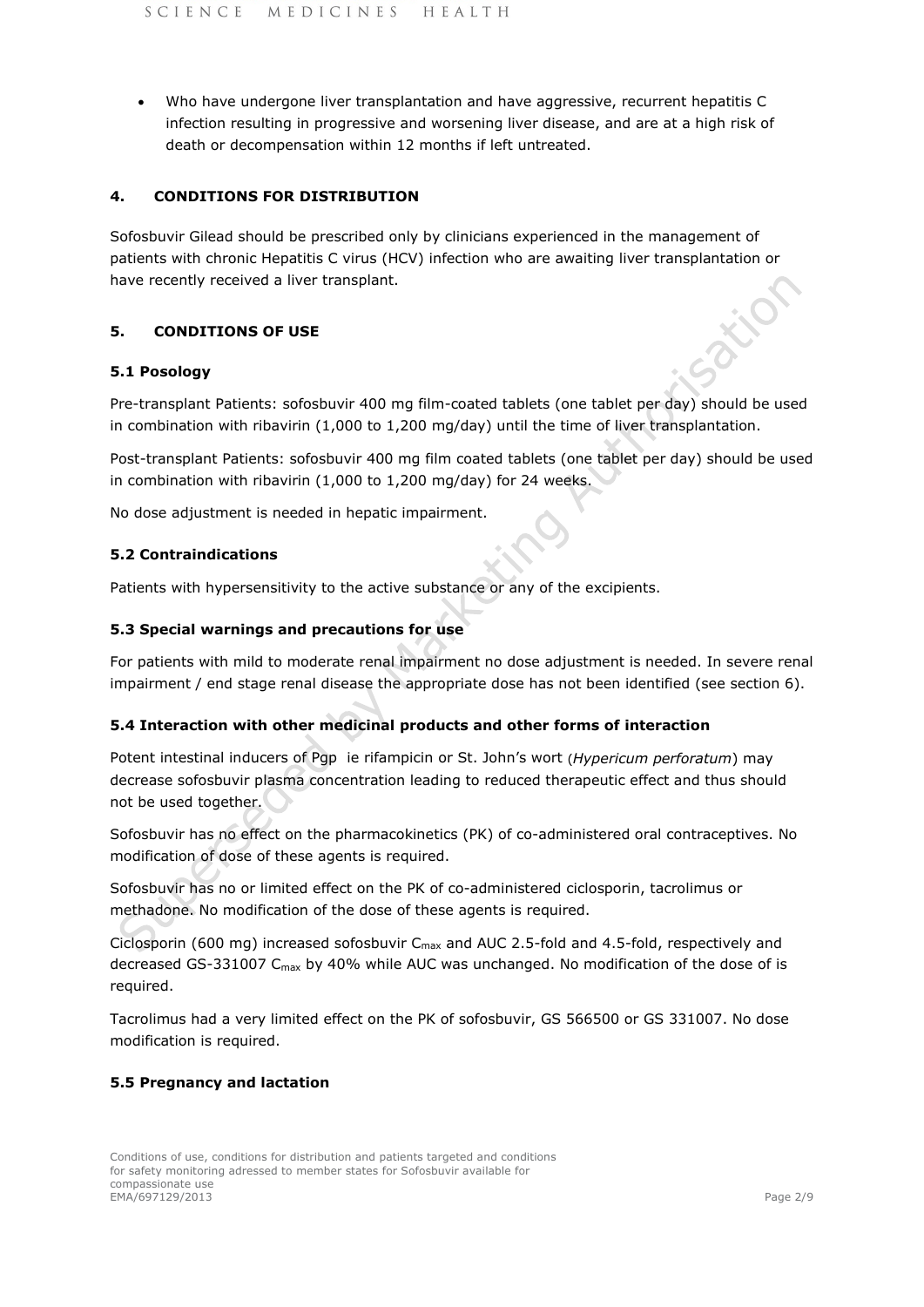Ribavirin may cause birth defects and/or death of the exposed foetus. Extreme care must be taken to avoid pregnancy in female patients and in female partners of male patients. Ribavirin therapy should not be started unless a report of a negative pregnancy test has been obtained immediately prior to initiation of therapy.

When sofosbuvir is used in combination with ribavirin  $\pm$  peginterferon alfa, women of childbearing potential and their male partners must an effective form of contraception during the treatment and for a period of time after the treatment, as recommended in the prescribing information for ribavirin. Refer to ribavirin prescribing information for additional information.

## **5.6 Incompatibilities**

Not applicable.

## **5.7 Overdose**

If an overdose occurs, the subject should be monitored for evidence of toxicity and standard supportive treatment administered as necessary. Haemodialysis can efficiently remove the predominant circulating metabolite GS-331007 with an extraction ratio of 53%. There is no known antidote for sofosbuvir.

Atlatifie

## **5.8 Shelf life**

2 years

## **5.9 Storage conditions**

25°C

## **5.10 Special precautions for disposal**

Any unused product or waster material should be disposed of in accordance with local requirements.

## **6. OTHER INFORMATION**

## **Summary of relevant pharmacological properties**

Sofosbuvir is a pan-genotypic inhibitor of the HCV NS5B RNA-dependent RNA polymerase, which is essential for viral replication. Sofosbuvir is a nucleotide prodrug that undergoes intracellular metabolism to form the pharmacologically active uridine analogue triphosphate (GS-461203), which can be incorporated by HCV NS5B and acts as a chain terminator.

## **Summary of relevant clinical properties**

#### **Efficacy**

SVR12 data are available from four phase III trials in patients with hepatitis C and compensated liver disease, including one single-armed study of sofosbuvir+peginterferon alfa+ribavirin for 12 weeks in treatment-naïve patients with genotype 1 infection and compensated liver disease (NEUTRINO); one randomised controlled non-inferiority study comparing 12 weeks of sofosbuvir+ribavirin with 24 weeks of peginterferon alfa+ribavirin (present standard-of-care) in treatment-naïve patients with genotype 2 or -3 infection and compensated liver disease

Sation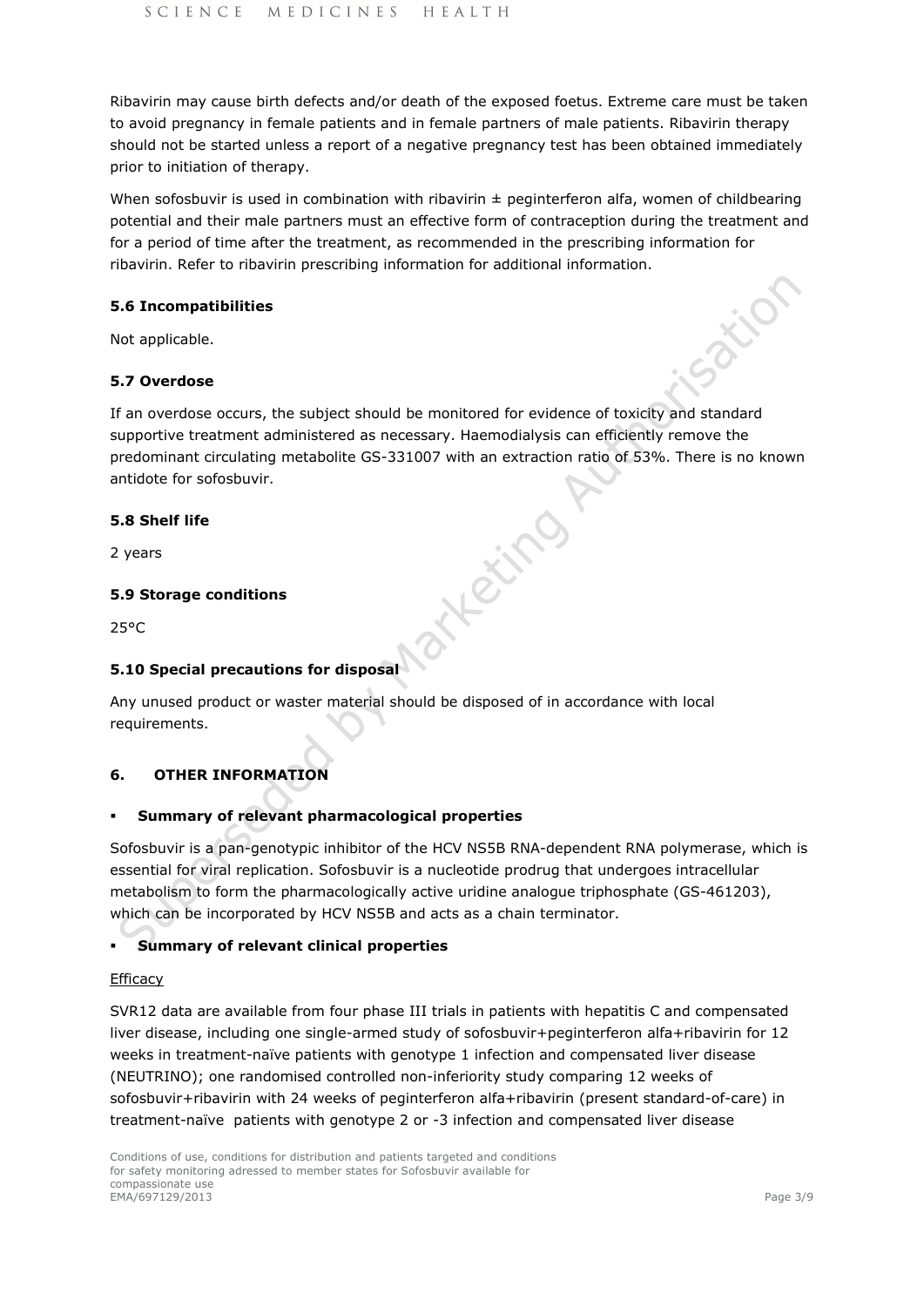(FISSION); one randomised placebo-controlled study of sofosbuvir+ribavirin for 12 weeks in patients with genotype 2 or -3 infection deemed ineligible, intolerant or unwilling to take an interferon (POSITRON); and one randomised controlled comparison of sofosbuvir+ribavirin for 12 or 16 weeks in treatment-experienced patients with genotype 2 or -3 infection and compensated liver disease (FUSION). Treatment outcomes were as follows (tables 1 and 2):

**Table 1.** NEUTRINO (GS US 334 0110): Percentages of Subjects with SVR12 by HCV Genotype and Presence of Cirrhosis (Full Analysis Set)

|                            | Number of Subjects with SVR12 n, % |  |
|----------------------------|------------------------------------|--|
|                            | GS-334-0110                        |  |
|                            | (NEUTRINO)                         |  |
|                            | <b>Treatment Naive</b>             |  |
|                            | SOF+PEG+RBV                        |  |
|                            | 12 Weeks                           |  |
|                            | $(N = 327)$                        |  |
| Overall SVR12              | 296/327 (90.5%)                    |  |
| No Cirrhosis               | 252/273 (92.3%)                    |  |
| Cirrhosis                  | 43/54 (79.6%)                      |  |
| Genotype 1 (1a, 1b, 1a/1b) | 262/292 (89.7%)                    |  |
| Genotype 1a                | 206/225 (91.6%)                    |  |
| Genotype 1b                | 55/66 (83.3%)                      |  |
| Genotypes 4, 5, or 6       | 34/35 (97.1%)                      |  |

27/28 patients with genotype 4 reached SVR12 A single subject with genotype 5 and all 6 subjects with genotype 6 HCV infection in this study achieved SVR12.

Super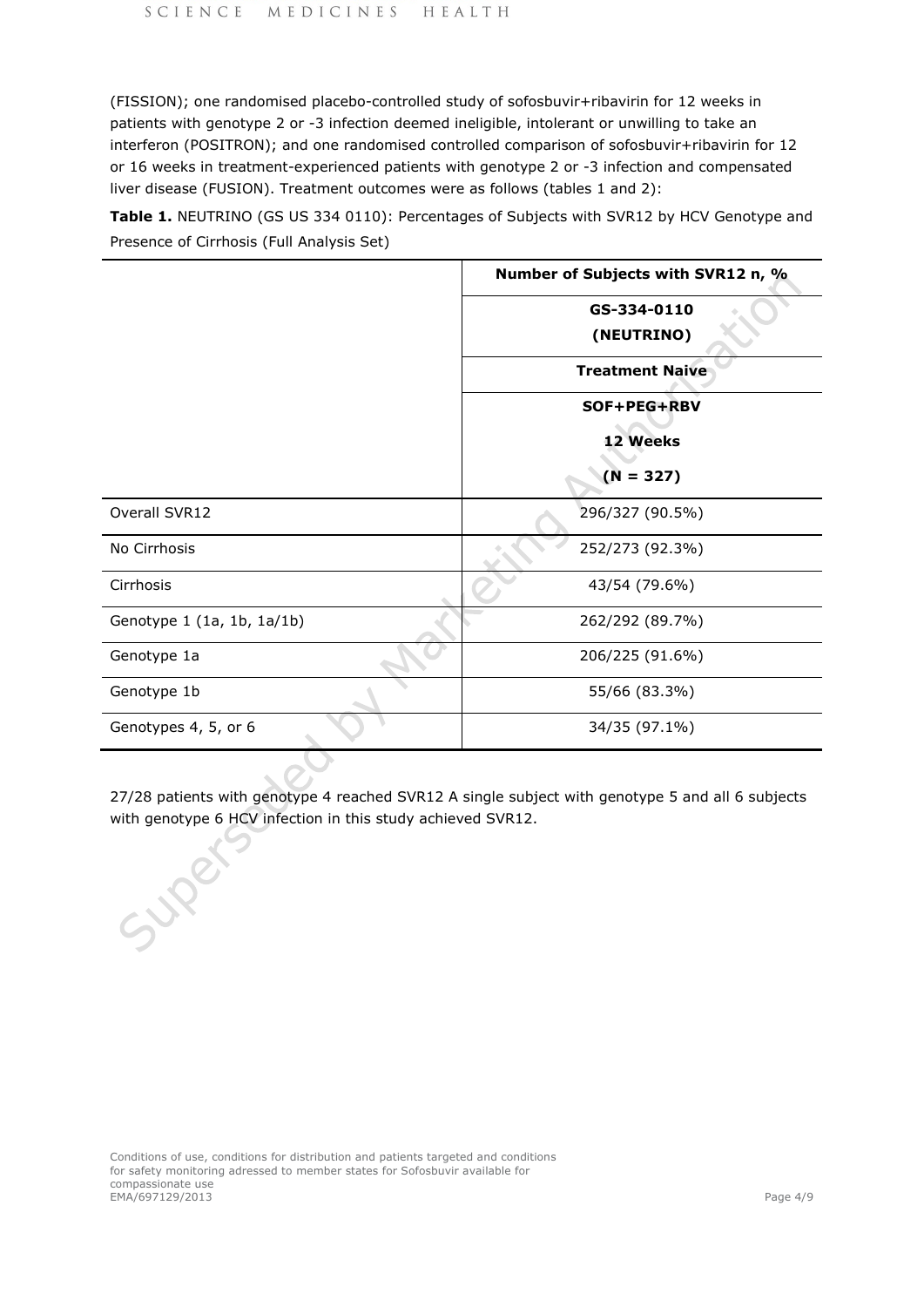**Table 2.** FISSION (P7977-1231), POSITRON (GS US-334-0107), and FUSION (GS-US-334-0108): Percentages of Subjects with SVR12 by HCV Genotype and Presence of Cirrhosis (Full Analysis Set)

|               | Number of Subjects with SVR12 n, %                |               |                                                                     |                              |                     |  |
|---------------|---------------------------------------------------|---------------|---------------------------------------------------------------------|------------------------------|---------------------|--|
|               | P7977-1231<br>(FISSION)<br><b>Treatment Naive</b> |               | GS-US-334-<br>0107<br>(POSITRON) <sup>a</sup>                       | GS-US-334-0108<br>(FUSION)   |                     |  |
|               |                                                   |               | <b>Interferon</b><br>Ineligible,<br>Intolerant,<br><b>Unwilling</b> | <b>Treatment Experienced</b> |                     |  |
|               | SOF+RBV<br><b>PEG+RBV</b>                         |               | SOF+RBV                                                             | <b>SOF+RBV</b>               | SOF+RBV             |  |
|               | 12 Weeks                                          | 24 Weeks      | 12 Weeks                                                            | 12 Weeks                     | 16 Weeks            |  |
|               | $N = 253$                                         | $N = 243$     | $N = 207$                                                           | $N = 100$                    | $N = 95$            |  |
| Overall SVR12 | 170/253<br>$(67.2\%)$                             | 162/243       | 161/207                                                             | 50/100                       | 69/95<br>$(72.6\%)$ |  |
|               |                                                   | $(66.7\%)$    | $(77.8\%)$                                                          | $(50.0\%)$                   |                     |  |
| No Cirrhosis  | 147/204                                           | 143/193       | 142/176                                                             | 39/64                        | 48/63               |  |
|               | $(72.1\%)$                                        | $(74.1\%)$    | $(80.7\%)$                                                          | $(60.9\%)$                   | $(76.2\%)$          |  |
| Cirrhosis     |                                                   |               |                                                                     | 11/36                        | 21/32               |  |
|               | 23/49 (46.9%)                                     | 19/50 (38.0%) | 19/31 (61.3%)                                                       | $(30.6\%)$                   | $(65.6\%)$          |  |
| Genotype 2    |                                                   |               | 101/109                                                             | 31/36                        | 30/32               |  |
|               | 68/70 (97.1%)                                     | 52/67 (77.6%) | $(92.7\%)$                                                          | $(86.1\%)$                   | $(93.8\%)$          |  |
| No Cirrhosis  |                                                   |               |                                                                     | 25/26                        | 23/23               |  |
|               | 58/59 (98.3%)                                     | 44/54 (81.5%) | 85/92 (92.4%)                                                       | $(96.2\%)$                   | $(100.0\%)$         |  |
| Cirrhosis     |                                                   |               |                                                                     | 6/10                         |                     |  |
|               | 10/11 (90.9%)                                     | 8/13(61.5%)   | 16/17 (94.1%)                                                       | $(60.0\%)$                   | 7/9 (77.8%)         |  |
| Genotype 3    | 102/183                                           | 110/176       |                                                                     | 19/64                        | 39/63               |  |
|               | (55.7%)                                           | $(62.5\%)$    | 60/98 (61.2%)                                                       | (29.7%)                      | $(61.9\%)$          |  |
| No Cirrhosis  | 89/145                                            | 99/139        |                                                                     | 14/38                        | 25/40               |  |
|               | $(61.4\%)$                                        | $(71.2\%)$    | 57/84 (67.9%)                                                       | $(36.8\%)$                   | $(62.5\%)$          |  |
| Cirrhosis     |                                                   |               |                                                                     | 5/26                         | 14/23               |  |
|               | 13/38 (34.2%)                                     | 11/37 (29.7%) | 3/14 (21.4%)                                                        | $(19.2\%)$                   | $(60.9\%)$          |  |

a None of the subjects in the placebo group in Study GS-US-334-0107 achieved SVR12.

Sofosbuvir was studied in HCV-infected subjects prior to undergoing liver transplantation in an open-label clinical study evaluating the safety and efficacy of sofosbuvir and ribavirin administered pre-transplant to prevent post-transplant HCV reinfection. The primary endpoint of the study was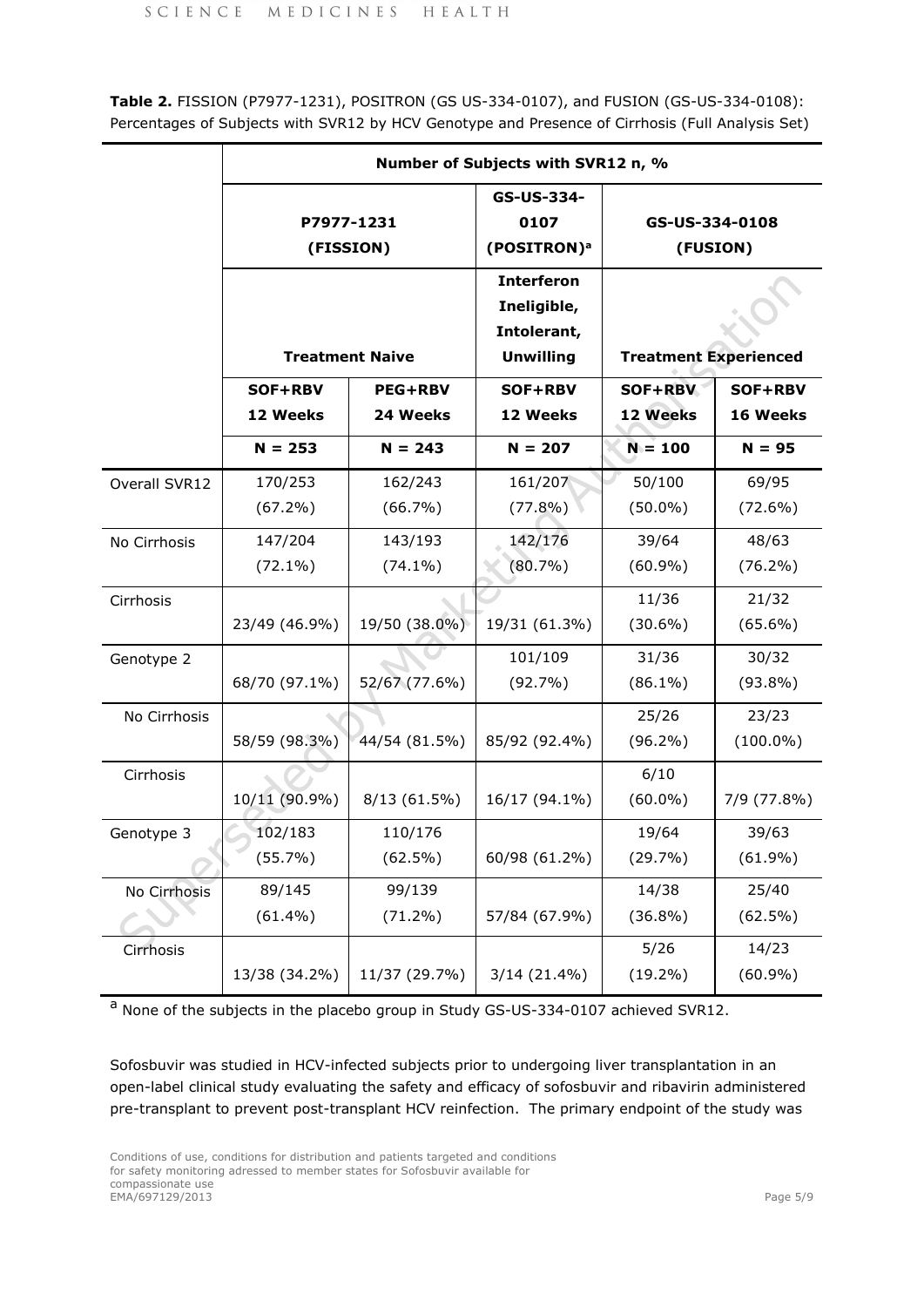post-transplant virologic response (pTVR, HCV-RNA <LLOQ at 12 weeks post-transplant). HCVinfected subjects, regardless of genotype, with hepatocellular carcinoma (HCC) meeting the MILAN criteria received 400 mg sofosbuvir and 1,000-1,200 mg ribavirin daily for a maximum of 24 weeks or until the time of liver transplantation, whichever occurred first. An interim analysis was conducted on 61 subjects who received sofosbuvir and ribavirin; the majority of subjects had HCV genotype 1, 44 subjects had a baseline CPT score less than 7. Among 41 patients that underwent transplantation with plasma HCV-RNA <LLOQ (regardless of treatment duration), outcomes were as follows:

Table 3. Virologic response post-transplant in subjects with HCV-RNA <LLOQ at the time of liver transplantation

|                       | Week 2<br>post-transplant | Week 4<br>post-transplant | Week 8<br>post-transplant <sup>®</sup> | Week 12<br>post-transplant<br>$(pTVR)^b$ |
|-----------------------|---------------------------|---------------------------|----------------------------------------|------------------------------------------|
| Virologic response    |                           |                           |                                        |                                          |
| in evaluable          | 32/40 (80%)               | 27/39 (69%)               | 26/38 (68%)                            | 23/37 (62%)                              |
| subjects <sup>a</sup> |                           |                           |                                        |                                          |

a. Evaluable subjects are defined as those who have reached the specified time point at the time of the interim analysis.

b. pTVR: post-transplant virologic response (HCV-RNA < LLOQ at 12 weeks post-procedure).

Pre-transplant treatment duration with sofosbuvir and ribavirin did not appear to influence treatment outcome provided the HCV-RNA was < LLOQ at the time of transplantation.

#### Drug resistance data

Resistance analyses were attempted on plasma HCV isolates from all subjects with HCV-RNA >1,000 IU/ml at the virologic failure time point or early discontinuation time point for those who had a plasma sample available. Among all sofosbuvir-treated subjects in the Phase 2 and 3 studies, a total of 302 of 1662 subjects qualified to be part of the resistance analysis population (RAP) with NS5B sequences available from 300 of 302 subjects in the RAP (deep sequencing from 294 with > 1000 × coverage at NS5B position 282 in 272/294 subjects; population sequencing from 6 subjects). The S282T substitution (conferring resistance to sofosbuvir) was detected in one subject who received sofosbuvir monotherapy, not in any of the remaining 299 subjects in the RAP with sequence data. There were other NS5B substitutions observed in samples from >2 subjects. However, none of these substitutions were associated with a phenotypic change in sofosbuvir or ribavirin susceptibility.

## Safety

The most common side effects reported with the combination of peginterferon alfa+ribavirin include fatigue, headache, nausea and insomnia. In the sofosbuvir+ribavirin containing arms of phase III trials, irritability, anaemia, cough and dyspnoea were more common than with placebo.

No specific safety signal has been identified in the pre-transplant population (P7977-2025 study). A summary of reported serious adverse events (SAE) in the interim analysis is as follows: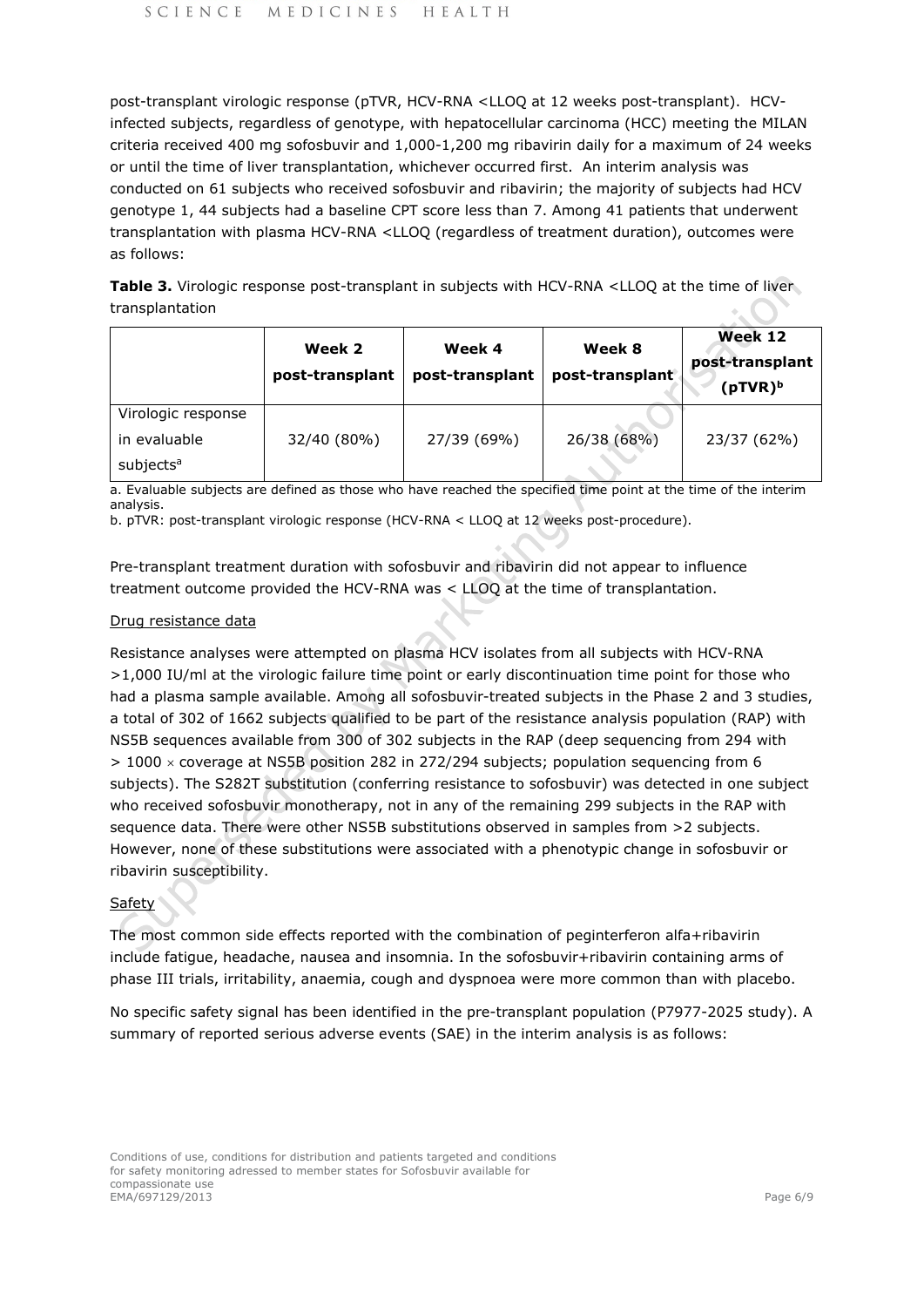|                                                        | SOF + RBV  |
|--------------------------------------------------------|------------|
| <b>Preferred Term</b>                                  | $(N=61)$   |
|                                                        | N(% )      |
| <b>Subjects Experiencing Any Serious Adverse Event</b> | 11 (18.0%) |
| Hepatocellular carcinoma                               | $2(3.3\%)$ |
| Pyrexia                                                | $2(3.3\%)$ |
| Umbilical Hernia, Obstructive                          | $2(3.3\%)$ |
| <b>Atrial Fibrillation</b>                             | $1(1.6\%)$ |
| Abdominal Pain                                         | $1(1.6\%)$ |
| Abdominal Strangulated Hernia                          | $1(1.6\%)$ |
| Cellulitis                                             | $1(1.6\%)$ |
| <b>Confusional State</b>                               | $1(1.6\%)$ |
| <b>Hepatic Encephalopathy</b>                          | $1(1.6\%)$ |
| Hyponatraemia                                          | $1(1.6\%)$ |
| Intervertebral Disc Degeneration                       | $1(1.6\%)$ |
| Nausea                                                 | $1(1.6\%)$ |
| Osteoarthritis                                         | $1(1.6\%)$ |
| Peritonitis Bacterial                                  | $1(1.6\%)$ |
| Pneumonitis                                            | $1(1.6\%)$ |
| Prostate Cancer                                        | $1(1.6\%)$ |
| Renal Failure Acute                                    | $1(1.6\%)$ |
| Sepsis                                                 | $1(1.6\%)$ |
| <b>Tumour Thrombosis</b>                               | $1(1.6\%)$ |
| Vomiting                                               | $1(1.6\%)$ |

**Table 4.** P7977-2025: Treatment-Emergent Serious Adverse Events (Safety Analysis Set)

## **Pharmacokinetics**

# *Absorption*

Peak sofosbuvir concentrations were generally observed approximately 0.5 to 2 hours post-dose, regardless of dose level, in HCV-infected subjects and healthy subjects. Peak plasma concentrations of the metabolite GS-331007 were generally observed between 2 to 4 hours after sofosbuvir administration. No absolute bioavailability data is available.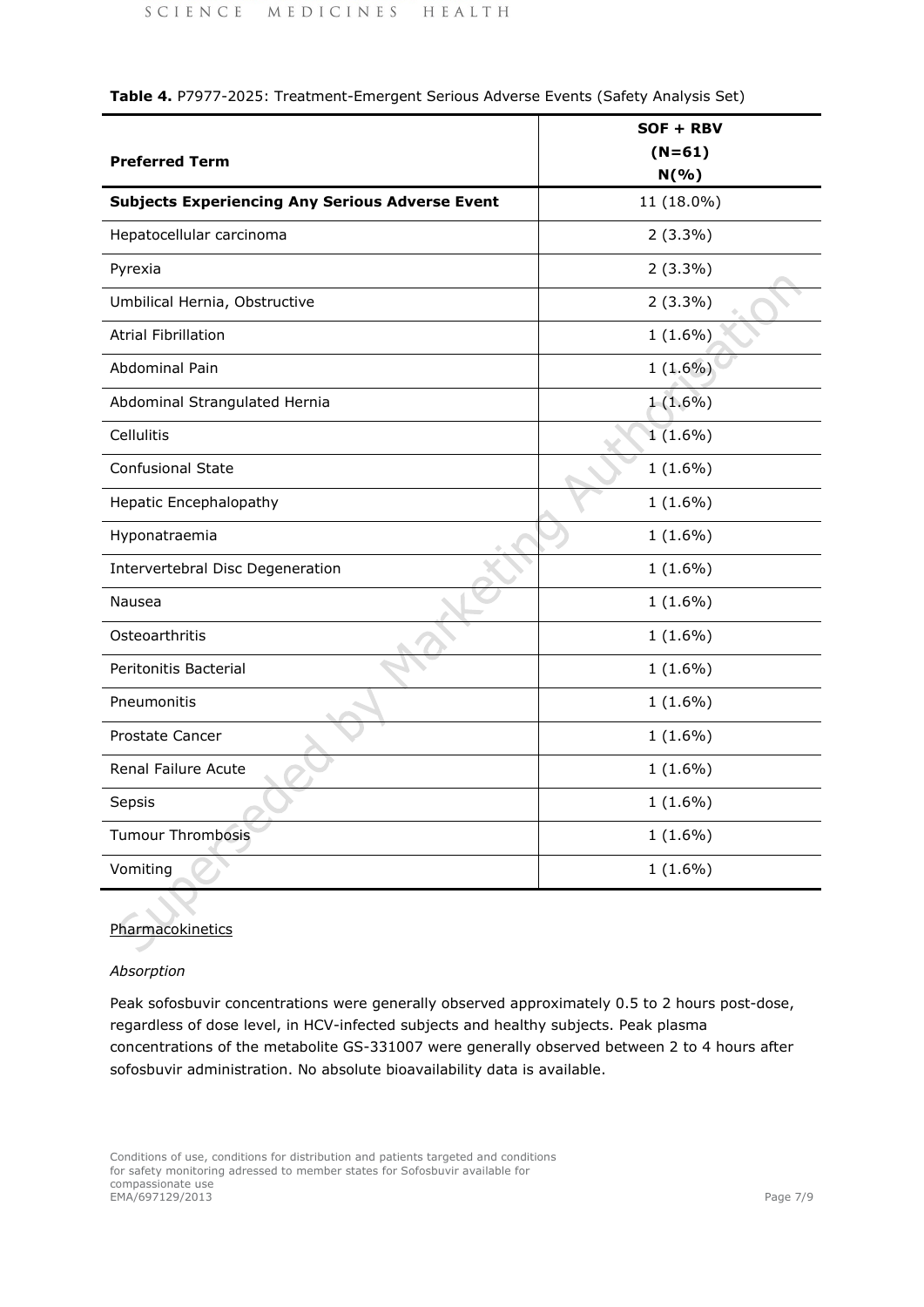After a high fat meal the exposure to sofosbuvir and GS-566500 was increased 1.8-fold and 1.6 fold. The bioequivalence criteria were met for GS-331007 which was the primary analysis in this study (P7977 1318- food-effect study).

In the pivotal Phase III protocols, sofosbuvir could be taken without regard to food. For the combination with ribavirin, however, the recommendation was to take ribavirin with food. Therefore, in practice sofosbuvir was administered with food in the pivotal clinical studies.

## *Distribution*

The apparent oral volume of distribution for sofosbuvir was estimated to 127 L using population PK modelling (Pop-PK sofosbuvir).

Protein binding of GS-331007 was minimal in all evaluated species. There was a discrepancy between ex vivo (fu 18%) and in vitro (38%) determination of plasma protein binding (PPB) for sofosbuvir due to unknown reasons. The main binding protein is probably albumin.

Sofosbuvir is transported by BCRP and Pgp based on in vitro data.

## *Elimination*

Sofosbuvir can be hydrolysed to GS-566500 by both human cathepsin A (CatA) and Carboxylesterase 1 (CES1).

GS-331007 was the major radioactive component in the plasma of all subjects, and accounted for an average of 90% of the total drug-related AUC. Sofosbuvir and GS-566500 accounted for the average of 6% and 3% of the total drug-related AUC, respectively.

Following a single 400 mg oral dose of  $\lceil {^{14}C} \rceil$  sofosbuvir, mean total recovery of the dose was greater than 92%, consisting of approximately 76%, 14%, and 2.5% recovered in urine, faeces, and expired air, respectively. The majority of the sofosbuvir dose was recovered in the urine as GS-331007 (78%) with GS-566500 (3.7%), sofosbuvir (3.5%) and GS-606965 (nucleoside analogue monophosphate) contributing minimally to the overall urine recovery. This data indicate that renal clearance is the major elimination pathway for GS-331007 with a large part actively secreted. The median terminal half-life of sofosbuvir and GS-331007 were 0.4 and 27 hours respectively.

The total recovery of all faecal components was between 5.7 and 27% of the administered dose. GS-331007 was the dominant radioactive component in all faecal samples and neither sofosbuvir nor GS-566500 were detected in the faeces of any subject.

## *Special populations*

## • *Renal impairment*

The PK of sofosbuvir were studied in HCV-negative subjects with mild (eGFR ≥50 and <80 ml/min/1.73 m<sup>2</sup>), moderate (eGFR ≥30 and <50 ml/min/1.73 m<sup>2</sup>), severe renal impairment (eGFR <30 ml/min/1.73 m<sup>2</sup>) and subjects with ESRD requiring haemodialysis following a single 400 mg dose of sofosbuvir. Relative to subjects with normal renal function (eGFR >80 ml/min/1.73 m<sup>2</sup>), the sofosbuvir AUC<sub>0-inf</sub> was 61%, 107% and 171% higher in mild, moderate and severe renal impairment, while the GS-331007 AUC<sub>0-inf</sub> was 55%, 88% and 451% higher, respectively. In subjects with ESRD, relative to subjects with normal renal function, sofosbuvir  $AUC_{0-inf}$  was 28% higher when sofosbuvir was dosed 1 hour before haemodialysis